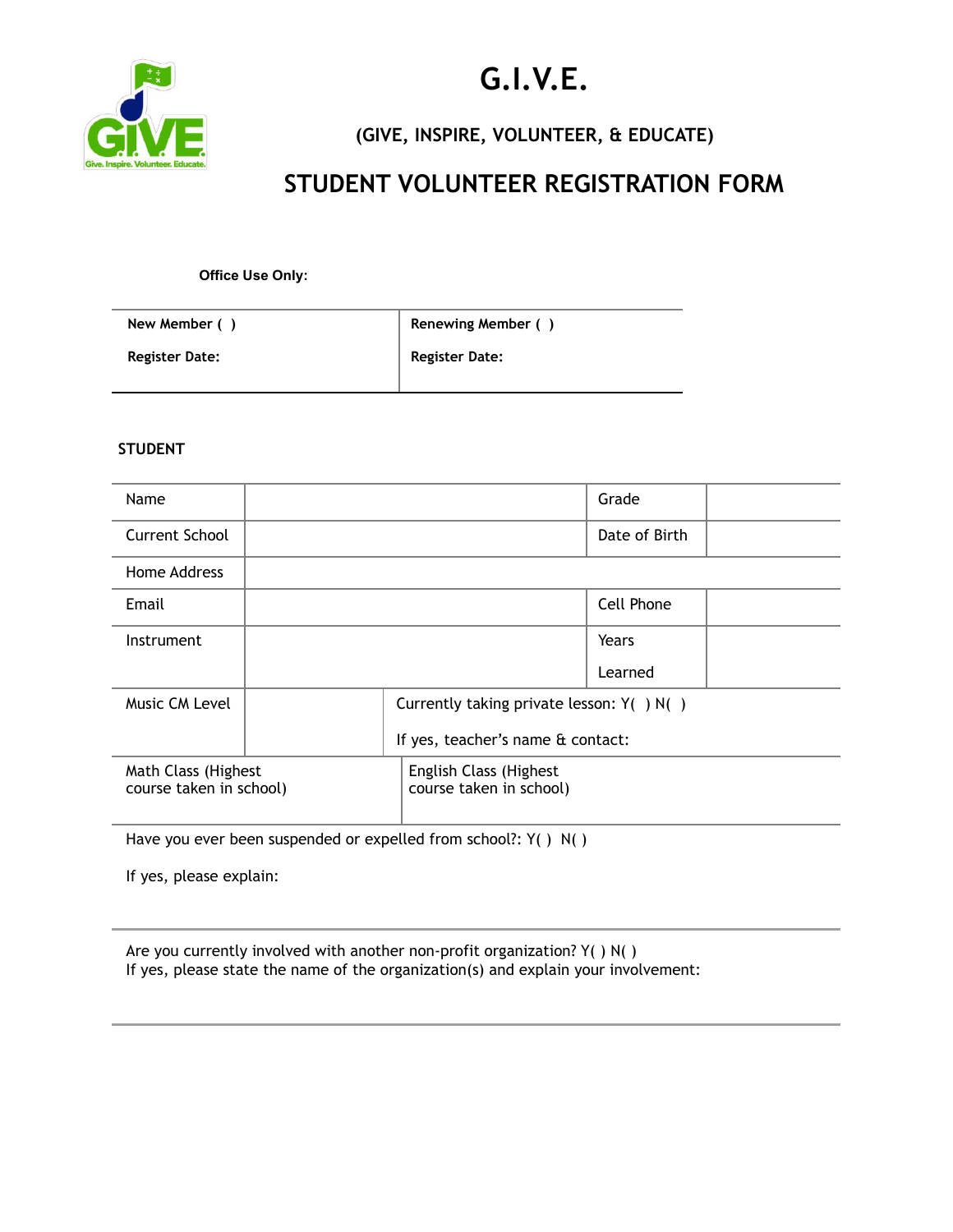#### **PARENT / LEGAL GUARDIAN**

| Name         | Relationship |
|--------------|--------------|
|              |              |
| Home Address | Cell Phone   |
|              |              |
| Email        |              |

#### **EMERGENCY CONTACT**

| Name<br>$-1 - 1 - 1 - 1 = 1$ | ച<br>$\sim$<br>mone | ----<br>'SNIL<br>$\sim$ |
|------------------------------|---------------------|-------------------------|

Student:

participate in all activities related to being a G. I. V. E. volunteer. I certify that the information provided above is true and correct and have been given voluntarily.

PRINT NAME: \_\_\_\_\_\_\_\_\_\_\_\_\_\_\_\_\_\_\_\_\_\_\_\_\_\_

DATE: \_\_\_\_\_\_\_\_\_\_\_\_\_\_\_\_\_\_\_\_\_\_\_\_\_\_

SIGNATURE: \_\_\_\_\_\_\_\_\_\_\_\_\_\_\_\_\_\_\_\_\_\_\_\_\_\_

Parent / Legal Guardian:

By signing below, I am certifying that I have reviewed this form. I consent to all of the above and authorize my child to become a G. I. V. E. volunteer. I acknowledge that there will be duties (i.e. supervising a volunteer session, etc.) as a parent / legal guardian of G. I. V. E. volunteer in addition to the duties of my child as a G. I. V. E. volunteer.

PRINT NAME: \_\_\_\_\_\_\_\_\_\_\_\_\_\_\_\_\_\_\_\_\_\_\_\_\_\_

DATE: \_\_\_\_\_\_\_\_\_\_\_\_\_\_\_\_\_\_\_\_\_\_\_\_\_\_

SIGNATURE: \_\_\_\_\_\_\_\_\_\_\_\_\_\_\_\_\_\_\_\_\_\_\_\_\_\_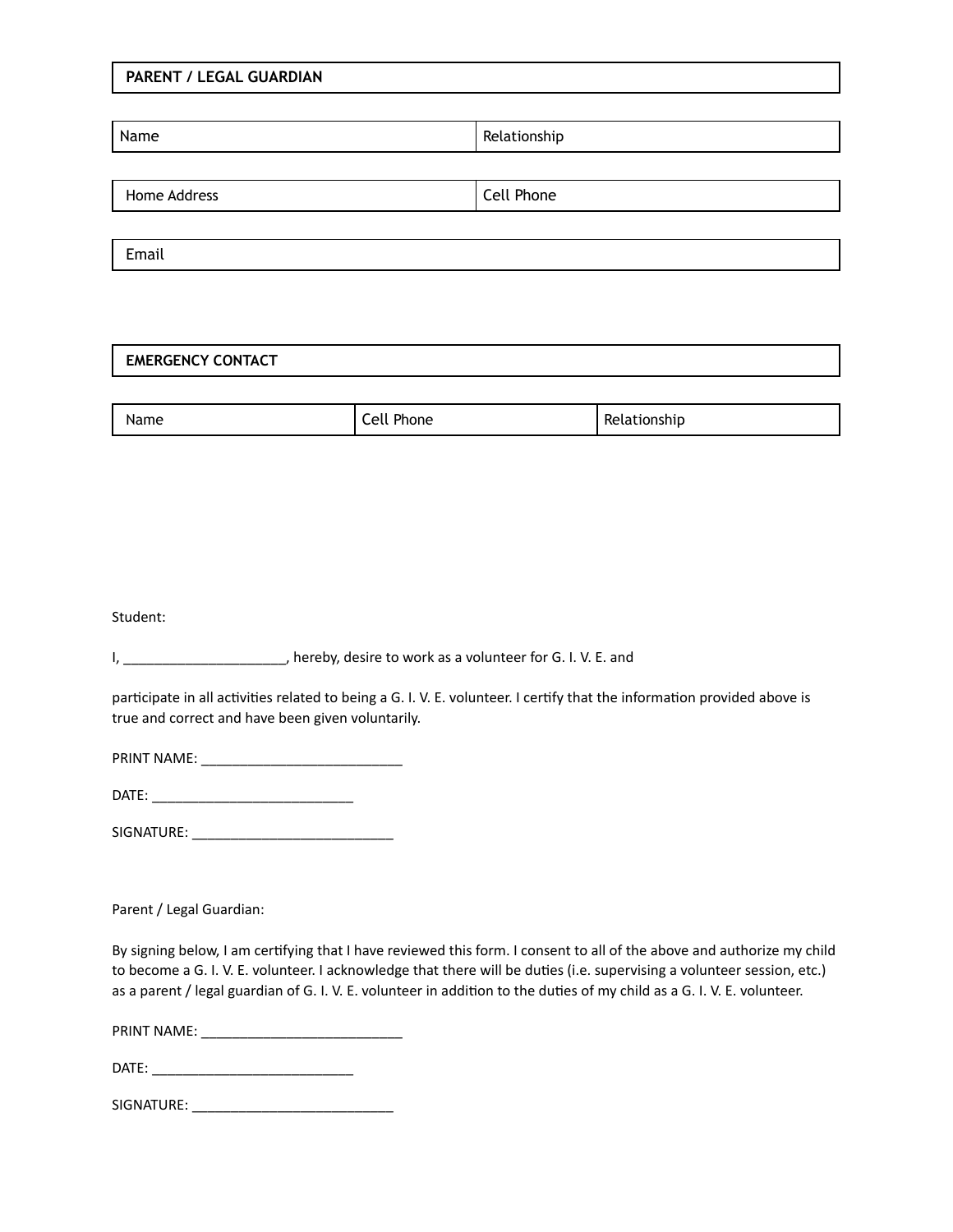

## **Cal GIVE Foundation Code of Conduct**

- 1. All volunteers must respect others and show commitment.
	- a. Respect all decisions made by the Cal GIVE Foundation headquarters
	- b. Respect their students and other tutors
	- c. No verbal abuse (including teasing and bullying)
	- d. No excessive physical contact with other tutors or students
- 2. Sign in and sign out at the right times.
- 3. No use of cellular phones or other electronic devices.
- 4. No chewing gum.
- 5. No profanity or personal conversations.

#### **Dress Code**

- Official GIVE T-shirt
- Closed-toe shoes (no flip flops)
- Appropriate long, dark-colored pants (no rips, shorts)
- No hats / hoods

#### **Attendance**

- Maximum 3 unexcused absences until membership probation (Only emergencies will be excused).
- Attendance (attend, absent, late, and early dismissal) must be notified by Wednesday 7PM via email at the latest to be excused.
- Volunteers will be responsible to sign themselves in and out every week.
- Weekly emails will be sent out latest by Monday.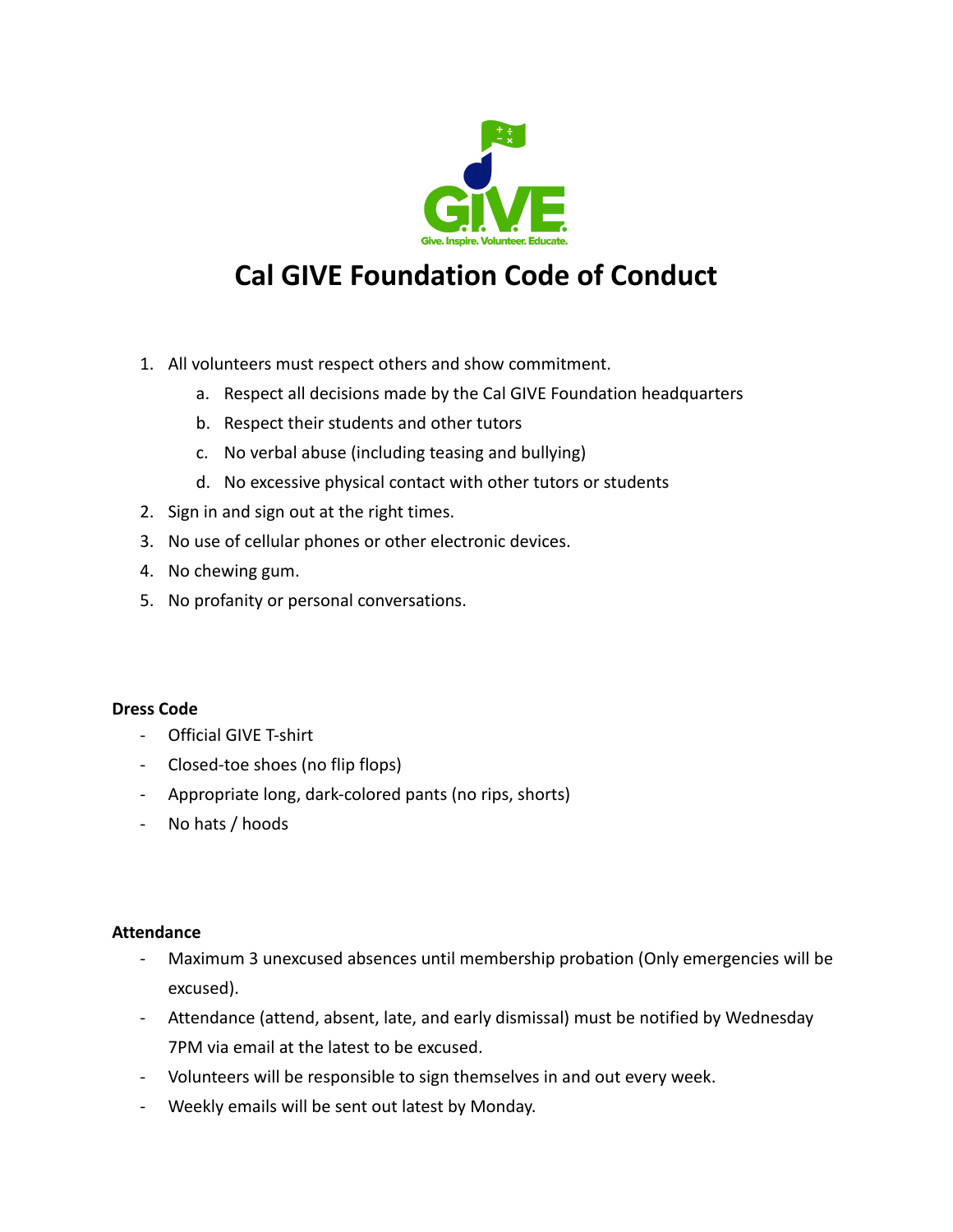\*\*If any of the regulations are broken, the member in question will possibly be suspended and potentially relieved of their duty. He or she may also be asked to step down and will no longer be able to serve the organization due to inability of fulfilling duties, lack of responsibility, lack of respect, etc.\*\*

\*\*Promotion is not ensured for current leadership members, and a re-evaluation for all potential leadership candidates will be conducted at the end of the leadership term.\*\*

All of the program—including tutoring, events, and planned agenda—solely belongs to the Cal GIVE Foundation under the board. It is strictly prohibited for any individual to use and/or share any part of the program outside of the GIVE Organization. Such acts are considered as stealing of the intellectual property, which will be punishable by law.

\_\_\_\_\_\_\_\_\_\_\_\_\_\_\_\_\_\_\_\_\_\_\_\_\_\_\_\_\_\_\_\_\_\_\_\_\_\_\_\_\_\_\_\_\_\_\_\_\_\_\_\_\_\_\_\_\_\_\_\_\_\_\_\_\_\_\_\_\_\_\_\_\_\_\_\_

| I, ___________________, agree to comply with the Cal GIVE Foundation Code of Conduct. |                                     |
|---------------------------------------------------------------------------------------|-------------------------------------|
|                                                                                       | School & Grade: ___________________ |
|                                                                                       | Date:_______________                |
|                                                                                       |                                     |
| Parent Signature: Management Signature:                                               | Date: ___________                   |